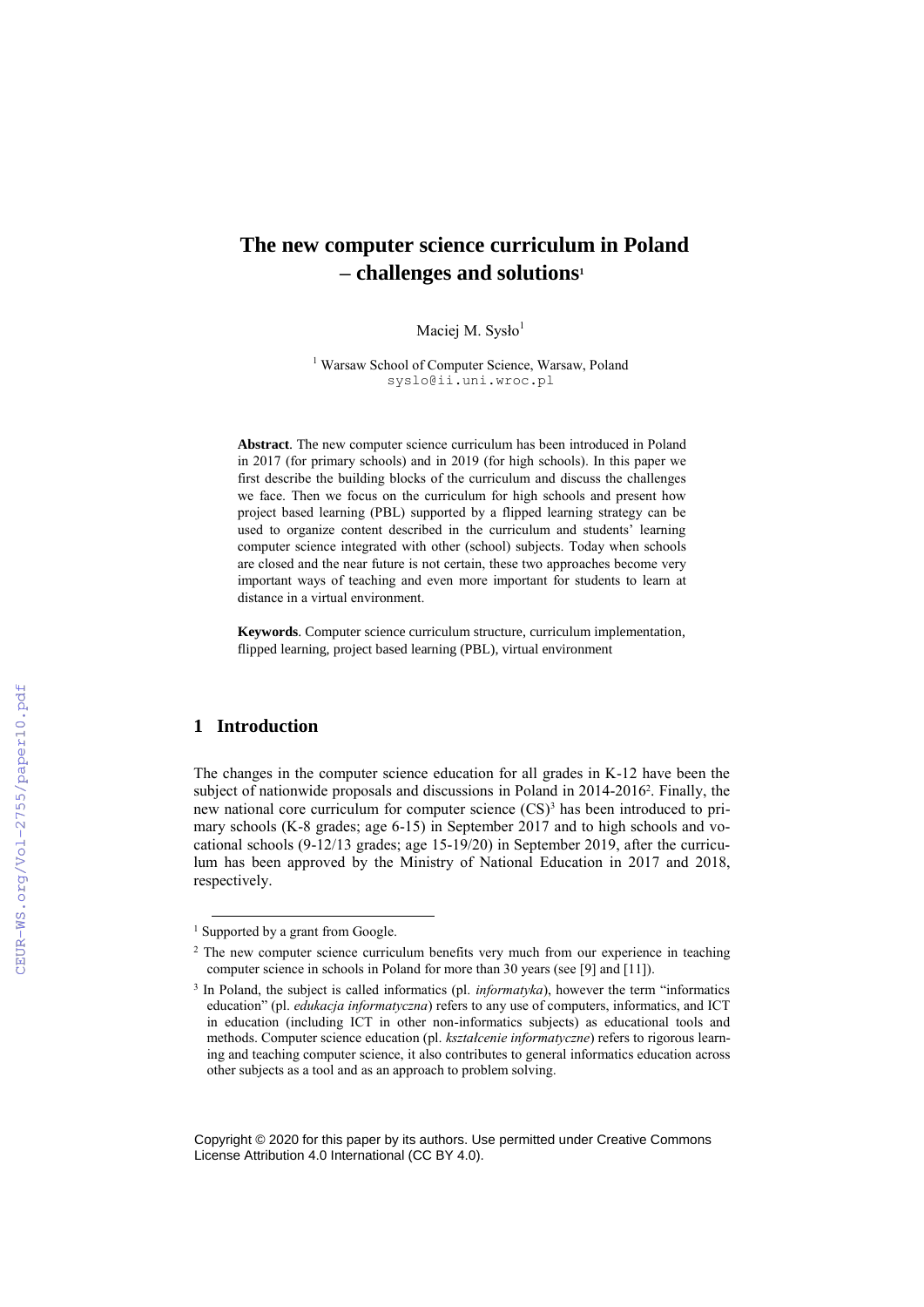Computer science is a compulsory subject in primary schools (1-8 grades) – at least 1 hour a week for 8 years, and in high schools (9-11 grades) – at least 1 hour a week for 3 years. Moreover, students in high schools (9-12 grades) may additionally choose computer science as one of the elective subjects taught according to the expanded curriculum for at least 2 hours a week for 4 years. The final examination (pl. *matura*) is also offered in computer science and recently it became quite popular among high school students.

In the European Union terminology (see [5]) computer science (informatics) education is included in the digital education which is to develop school learners' digital competences. There are three main ways to integrate this area within school curricula: (1) as a cross-curricular theme; (2) as a separate subject; (3) integrated into other subjects. The current core curriculum of the education system in Poland combines two approaches (2) and (1) with (2) – as a compulsory separate subject in K-12 and (1) – as a suggested cross-curricular and integrated approach in other, non-informatics subjects.

In the next section we present the computer science curriculum in more details and discuss the challenges which arise in its implementation and then in Section 3 we discuss our approach to teaching computer science all high school students, most of whom may not be interested in a career in IT.

#### **2 The new computer science curriculum and its challenges**

#### **The curriculum structure**

The curriculum consists of separate documents for each school level (grades 1-3, 4-6, 7-8, 9-11+ext.), however **Unified aims**, which define five knowledge areas in the form of general requirements, are the same in all these curricula. The most important are the first two aims and their order in each curricula<sup>4</sup> : (I) **Understanding and analysis** of problems based on logical and abstract thinking, algorithmic thinking, and information representations; (II) **Programming and problem solving by using computers** and other digital devices – designing algorithms and programs, organizing, searching and sharing information, using computer applications. The content of each aim, defined adequately to the school level, consists of detailed **Attainment targets**. Thus, learning objectives are defined that identify the specific computer science concepts and skills students should learn and achieve in a **spiral fashion** through the four levels of their education in K-12.

1

<sup>4</sup> The three remaining aims are:

III. Using computers, digital devices, and computer networks – principles of functioning of computers, digital devices, and computer networks, performing calculations and executing programs

IV. Developing social competences – communication and cooperation, in particular in virtual environments, project based learning, taking various roles in group projects

V. Observing law and security principles and regulations – respecting privacy of personal information, intellectual property, data security, netiquette, and social norms, positive and negative impact of technology on culture, social life and security.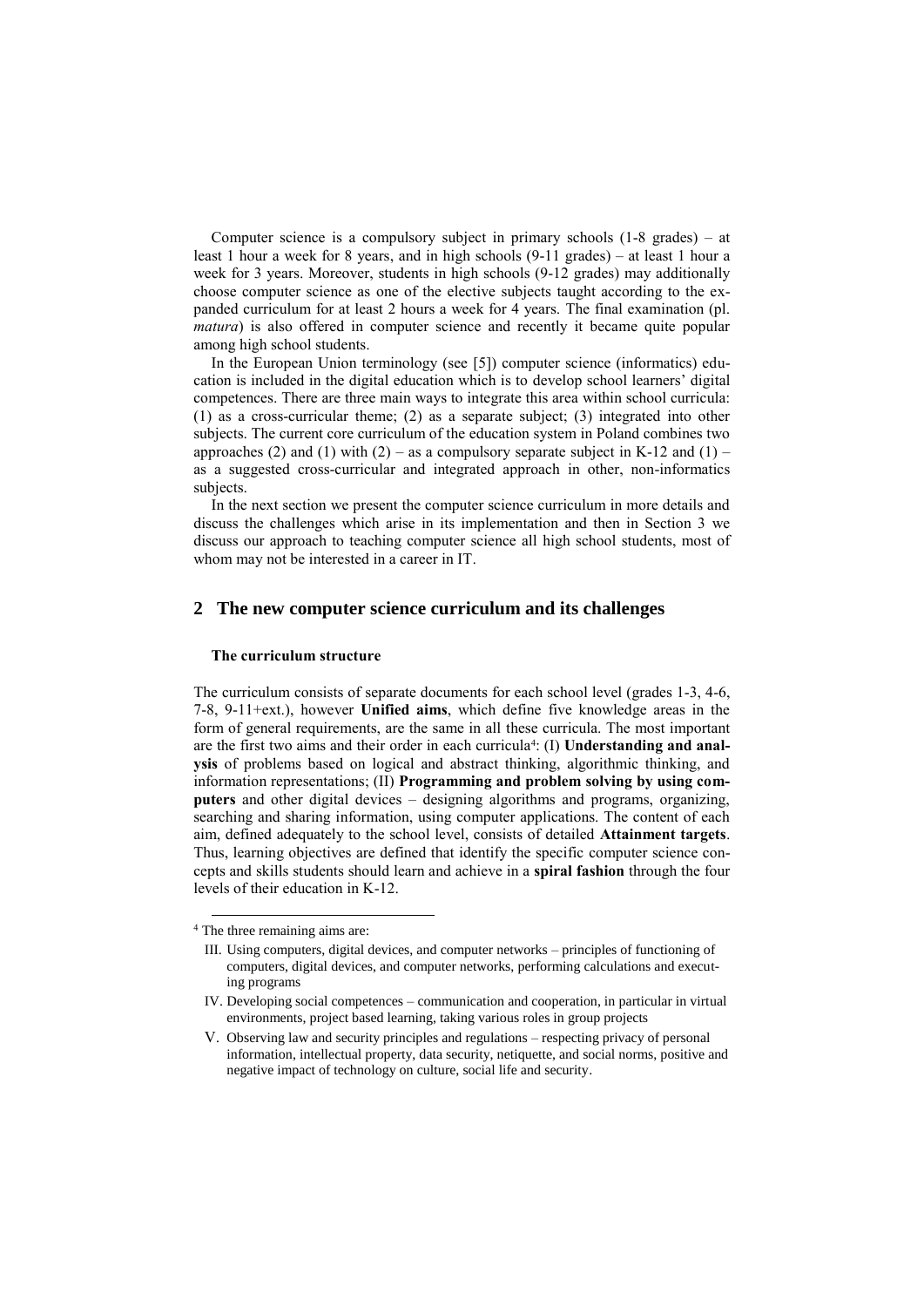According to Winch [14] (see also [13]), who identified the constraints for curriculum design, all three major types of knowledge: concepts, propositions and know-how should be introduced early in the curriculum, because these knowledge types are dependent on each other. As stated in [13], a promising approach to addressing this constraint is a spiral curriculum, such as that developed in Poland, where at each level unified aims are addressed but pedagogically the approach varies across three elements with the first element more important at lower levels and 2 and 3 become more important during progression:

- 1. problem situations, cooperative games, and puzzles that use concrete meaningful objects – discovering concepts and using heuristics;
- 2. computational thinking about the objects and concepts (see [2]) developing algorithms, constructing solutions
- 3. programming moving from a visual/block to text-based environment, including program analysis, its verification and debugging.

The idea of a spiral curriculum is based on Bruner's theory [3] in which manipulating real objects in earlier stages of cognitive development is important and later these may become more abstract representations. When the curriculum spirals upwards more complex concepts and methods can be introduced. Benefits of such a spiral curriculum include:

- 1) enhancement of key concepts and techniques each time the subject of computer science is revisited;
- 2) progression from simple concepts to more involved ones;
- 3) students can be encouraged to recapitulate their previous knowledge and apply to new problem situations.

This changing emphasis allows for some aspects of progression, critical for computer science, for instance: increasing difficulty of problems; enabling students to develop their problem-solving skills, moving from block/visual programming environments (as advised for K-6 grades) to a text-based environment (in 6-11 grades) such as  $C^{++}$  or Python (the most popular programming languages in high schools in Poland).

We are aware of obstacles and challenges and also open questions related to the implementation of the new computer science curriculum in schools in Poland. Although the spiral approach, on which design of our curriculum is based guarantees the successive development of computer science concepts, methods and know-how among students, we are not sure that this will sufficiently motivate and engage our students to learn, study, use, and develop their computer science knowledge, skills, and competencies of using technology through 11/12 years of schooling. In particular, although a rigorous computer science requires a solid background in mathematics and mathematical reasoning, we want to avoid what happens to mathematics education in schools which with years in school less and less interests students. We shall follow this aspect in Section 3.

#### **The challenges**

The delegates to the UNESCO/IFIP TC 3 Meeting at OCCE in Linz (June 2018) agreed on the 8 key challenges (see [4] and also [12]), previously identified by the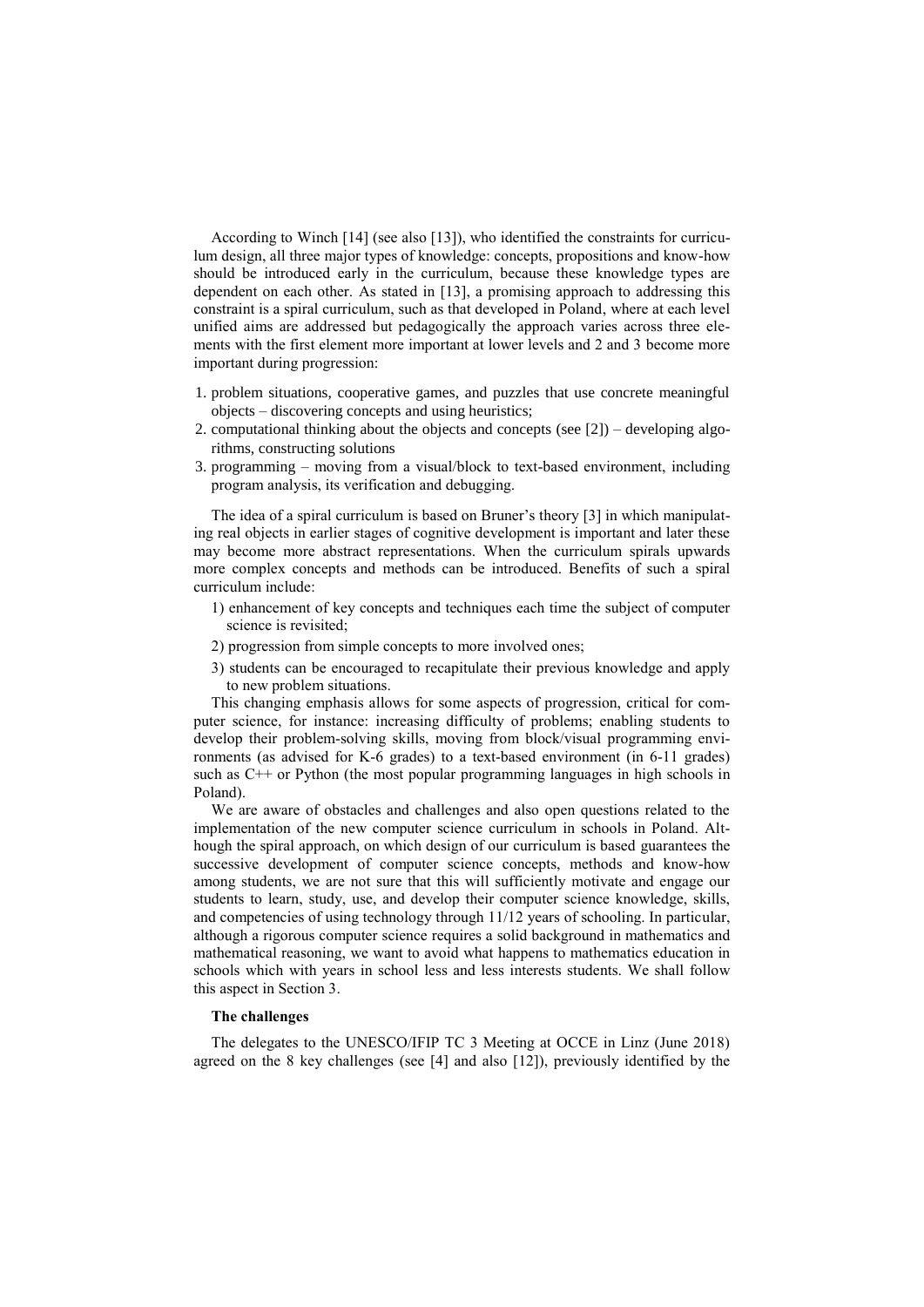task force EDUSummIT, that apply to all countries, however with varying importance at different stages in their processes of curriculum changes and implementation (see also [7] for some other questions related to rigorous computer science education in schools). There was also general agreement that the major challenges are:

- Challenge 1: Lack of clear understanding of Computer science/Informatics as an academic discipline.
- Challenge 7: Teacher professional development in a newly introduced Computer Science/Informatics subject is a challenge in quality and quantity.

Regarding Challenge 1, today in Poland computer science is widely recognized by the society, politicians, and decision makers as an academic discipline (in science and among technical disciplines); and as a result we observe that computer studies are the most popular among high school graduates (twice as many graduates choose computer oriented studies than the next popular subject – management).

Regarding Challenge 7, the lack of systematic teacher professional development in computer science, subject and pedagogical, is indeed the major challenge not only in Poland but all over the world. We work on improving the situation at university level for future teachers as well as offering systematic in-service training for working teachers. Recently, the proposal of the Council for Informatization of Education has been accepted and the Ministry of National Education will sponsor three types of inservice courses run by computer science departments at 7 universities: (1) for teachers of other subjects who will get a computer science teacher certificate (360 h); (2) for computer science teachers on implementation of the new computer science curriculum (120 h); (3) for teachers of elementary education (1-3 grades) who graduate from pedagogical faculties and are not prepared to teach computer science youngest kids.

The Ministry of National Education is also implementing a number of projects to enable teachers of other subjects to participate in various forms of further education for the improvement of their digital competences.

Let us also mention here:

Challenge 8: Identifying and allocating the additional resources for teaching Computer Science/Informatics.

This challenge is concerned with allocating digital resources to teach computer science and in some sense is closely related to Challenge 1. The education system in Poland was in some sense "ready" for the new computer science curriculum. In particular, (1) the subject has been taught in schools in Poland (under various names) for more than 30 years (see [11) and recently as an independent subject on each level of education in K-12; (2) therefore schools employ teachers who teach such subjects  $$ they only need now an extra in-service training to meet the requirements of the new curriculum, especially on algorithmics and programming; (3) all schools have been equipped with basic hardware and software and are connected to the Internet; and (4) the most important and encouraging is the enthusiasm and readiness of school students on all education levels to learn how to program and use programming skills in various subjects and environments, such as robotics, games, computer science and ICT competitions, and to enhance competencies in computer science, and digital competencies in general.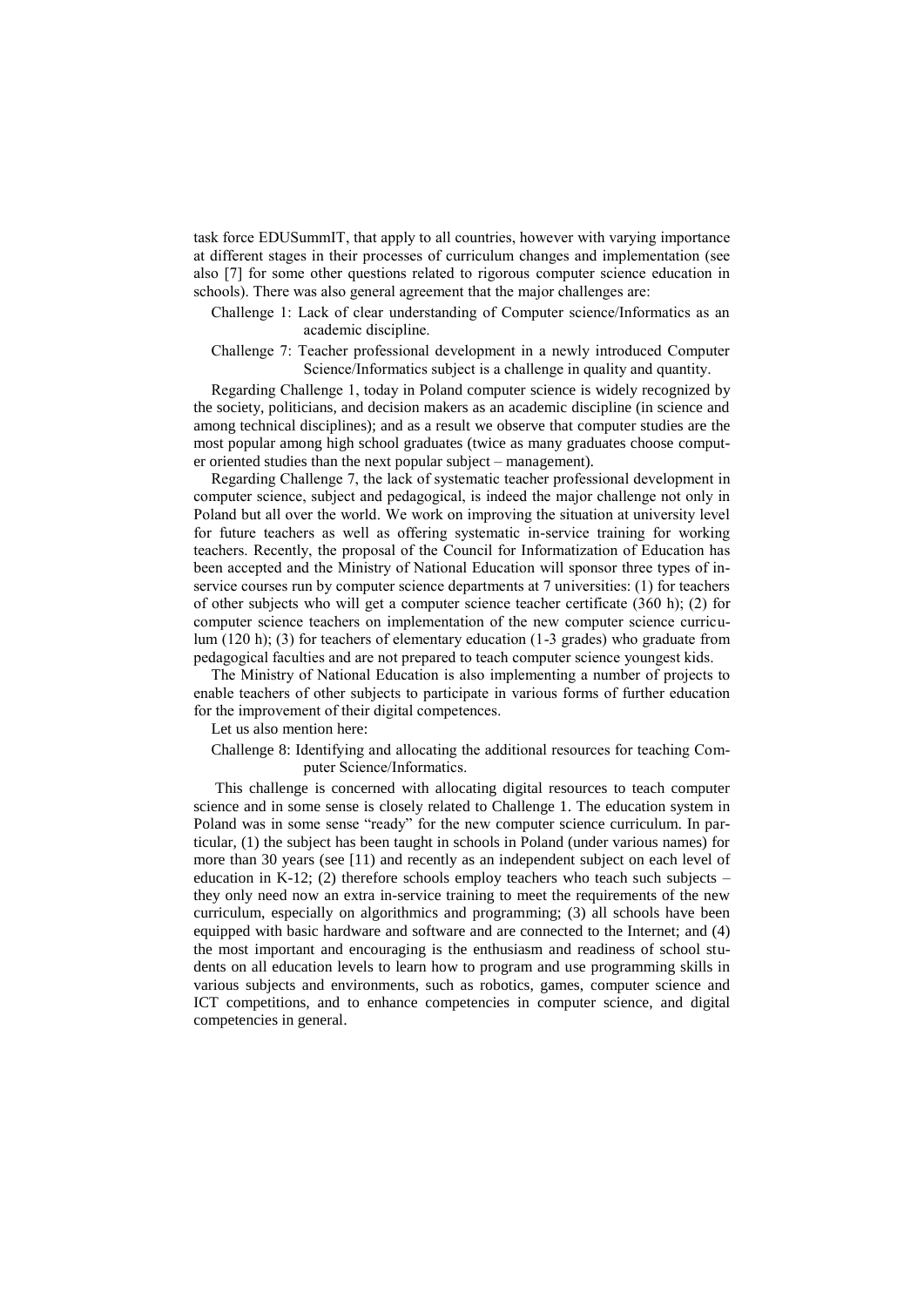In the next section we focus on two other Challenges 5 and 6 with regard particularly to computer science education in high schools in Poland. The remaining Challenges are discussed in [4], also with respect to Poland.

## **3 The new computer science curriculum in high schools**

The following issues appear when implementing the new computer science curriculum in high schools, in particular in Poland, see [9, 10]:

- 1. A class in a high school may consist of students coming from various primary schools.
- 2. Challenge 5 based on [4]: The previous computer science curriculum has delivered poorly prepared students for computer science in higher (tertiary) education.
- 3. Challenge 6 based on [4]: Integrating computer science across other subjects in school is ineffective in practice.

We shall shortly comment on the first two issues and then present our approach to the third one.

Regarding the first issue above, computer science in high schools should formally be a spiral continuation of the subject under the same name taught in primary schools. However students coming to a particular class at a high school may come from various primary schools in which computer science lessons covered the curriculum not completely. We observe that some of the curriculum topics (especially those on algorithmics and programming) are not touched mainly due to the lack of subject knowledge and pedagogical preparation of teachers in primary schools,. In such cases, computer science teachers in high schools have to somehow repair a "broken spiral" of knowledge development by, for instance, special exercises and tasks which will connect the gap between the knowledge acquired in primary schools and expected level of knowledge in the area of broken spiral. We provide teachers with a variety of such tasks and methodological advices how to handle such cases. In our guide book for teachers, a topic from the high school computer science curriculum is augmented by adding tasks which play a role of introduction to this topic (a kind of warm-up) and are supposed to be covered, according to the curriculum, in primary school. Such tasks play also a role of reminder for students who met this topic in primary school.

We hope that the situation will improve regarding the first issue when a computer science examination (elective in the beginning) will be introduced at the end of primary schools. A proposal of such an exam has been submitted to the Ministry of National Education by the Council for Informatization of Education.

The second issue is much more complex to be easily solved by schools and tertiary institutions. As mentioned earlier, computer science studies at tertiary education institutions are very popular among high school graduates in Poland. Last year more than 40 thousands graduates applied for such institutions, however only 7 thousands of them took the final high school examination (pl. *matura*) in computer science. This may be interpreted that more than 30 thousands of graduates chose a career in computer science/IT not thinking about it earlier (in primary and high school) and not verifying their preparation for such study by taking the *matura* exam. To solve this issue we have proposed to tertiary education institutions to introduce an entrance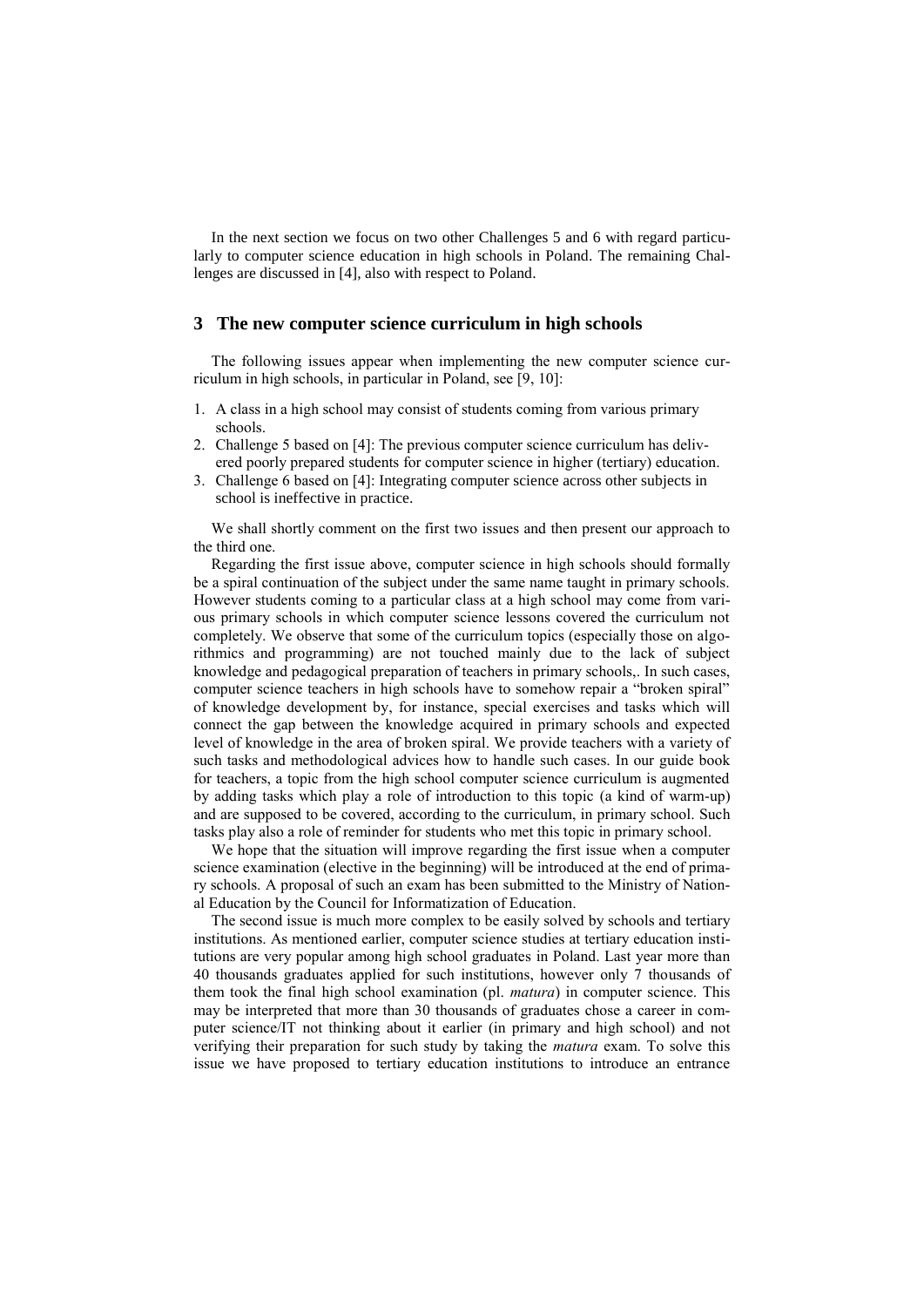examination in computer science. However such institutions are fully independent, especially in the private sector, and their main goal is to have as many students as possible regardless of the level of their preparation to study in computer science related areas. A much better situation is with graduates from vocational schools in the area of technology.

Finally we address the third issue, Challenge 6 from [4] and propose a solution which is now implemented in high schools in Poland.

The situation described in Challenge 6 as we observe in Poland is mainly due to: (1) the lack of integration of computer science (not ICT) with other subjects in the subjects' curricula and (2) the lack of basic computer science (not ICT) knowledge among teachers of other subjects. Unfortunately (see [8]), in Poland there has been no positive change in these two factors for last (20) years and we are very pessimistic about any change which might happen in the near future. Therefore, we have decided not to wait for any change in other subjects and their teachers and we propose the integration of other subjects with computer science within computer science lessons.

We implement and propose to use **project based learning** (**PBL**) as the main approach to organize content (to meet the computer science curriculum requirements) and to organize students' learning. PBL provides authentic, real-world contexts for learning, allows students to discover and recognize connections between various subjects and application areas, and also supports personal learning by leaving to students the freedom to choose projects and the way they explore various topics. Students, individually or collaborating in a group, are also more engaged to learn when they get a challenging project, as opposed to working chapter by chapter of a textbook. In the implementation of this approach we advise teachers and students that the most convenient and effective way to meet the expected outcomes is to use also a **flipped learning** methodology (see [1], [6]) – in the classroom students learn what the projects are and what they have to accomplish and most of the work they do off the classroom as a kind of homework, collaborating with other students, communicating with teachers of computer science and other subjects and getting their advices.

The computer environment as an independent platform has been designed to accommodate all educational materials, working procedures for teachers and students, and communication channels needed to organize the work of teachers and students according to the PBL strategy. There is also a place for collecting completed projects. The platform consists of three main sections:

- 1. Project proposals
- 2. Working space
- 3. Repository of completed projects

The platform will be open to all teachers and schools, however the main focus will be put on projects in computer science education in high schools and in vocational schools. A teacher in discussion with students chooses a project (in Section 1) for them, then students work on the project (in Section 2), and after they complete the project, its version, approved by the teacher, is put into the repository (Section 3). We now briefly comment on each section.

Ad 1. This section contains project proposals presented in a unified form. A project description contains: its goals (themes) with regard to computer science and other school subjects, motivating arguments (why the project is interesting and important),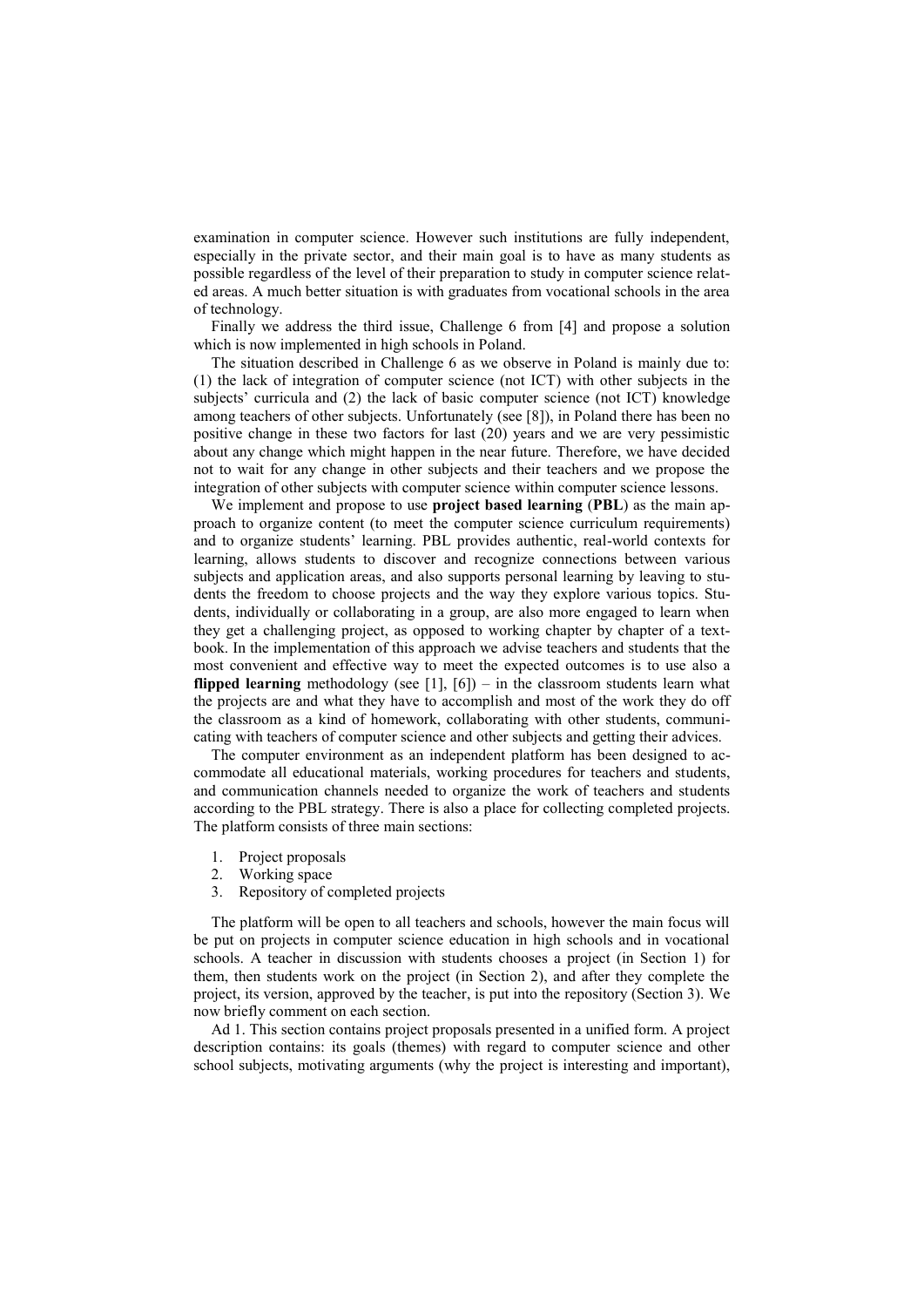expected project outcomes (results), number of students in a team, time windows for its realization, suggested road map of the project, sample materials needed to complete the project, methods of evaluation and assessments (own and by a teacher).

Themes of projects in this Section come from various school subjects. Some of them are proposed by the team of the curriculum authors. We are also open on proposals coming from teachers, especially those teaching other subjects. Students' proposals of projects are also very much welcome since such projects motivate and engage them most. The proposals cover mathematics (computers in doing mathematics), physics (simulations), chemistry (computer experiments), history (Internet search), geography (statistical analysis of data), literature (discussion with Umberto Eco), foreign languages (Google translator and AI), and also physical education (physics of sport).

Ad 2. This section of the platform helps students to organize their work on a project they chose. First they learn in details about the project and its goals, choose a leader, split among themselves what they have to do, decide about the time schedule of their activities, establish communication channels. Then the results of their activities have to be uploaded to the platform in this Section and they fill in final rubrics regarding their own evaluation of the project, what they have learnt, and how they grade their achievements. Final grades for the team and for its members come from the teacher.

Ad 3. The repository contains descriptions of the projects which have been completed by students so far. A project is presented in the repository in a compact form of its realizations and outcomes, however with no personal data of students and teachers. There is an open access to this repository and we strongly encourage teachers and students to visit the repository and use its projects as teaching materials on various topics in computer science and, more important, as examples of integrating computer science tools and methods in other school subjects and disciplines.

Detailed description of our PBL environment for integrating computer science across other subjects in school will be the subject of another paper and reports. Some sample projects will discussed in a conference presentation.

### **Conclusions**

In the presented approach to learning computer science in high school by all students, also those who are not interested in IT career, students learn computer science by solving problems coming from various school subjects (disciplines) while, at the same time, they develop their knowledge in those subjects what contributes to the integration of computer science with the other subjects. This way, integrating computer science across other subjects in school is more effective due to students' engagement when they are learning computer science.

Presented environment for the PBL used by students in a flipped learning fashion, is a valuable proposal for implementing computer science (and also other subjects) curriculum and – more important – provides a virtual environment for students to learn at distance when schools are closed.